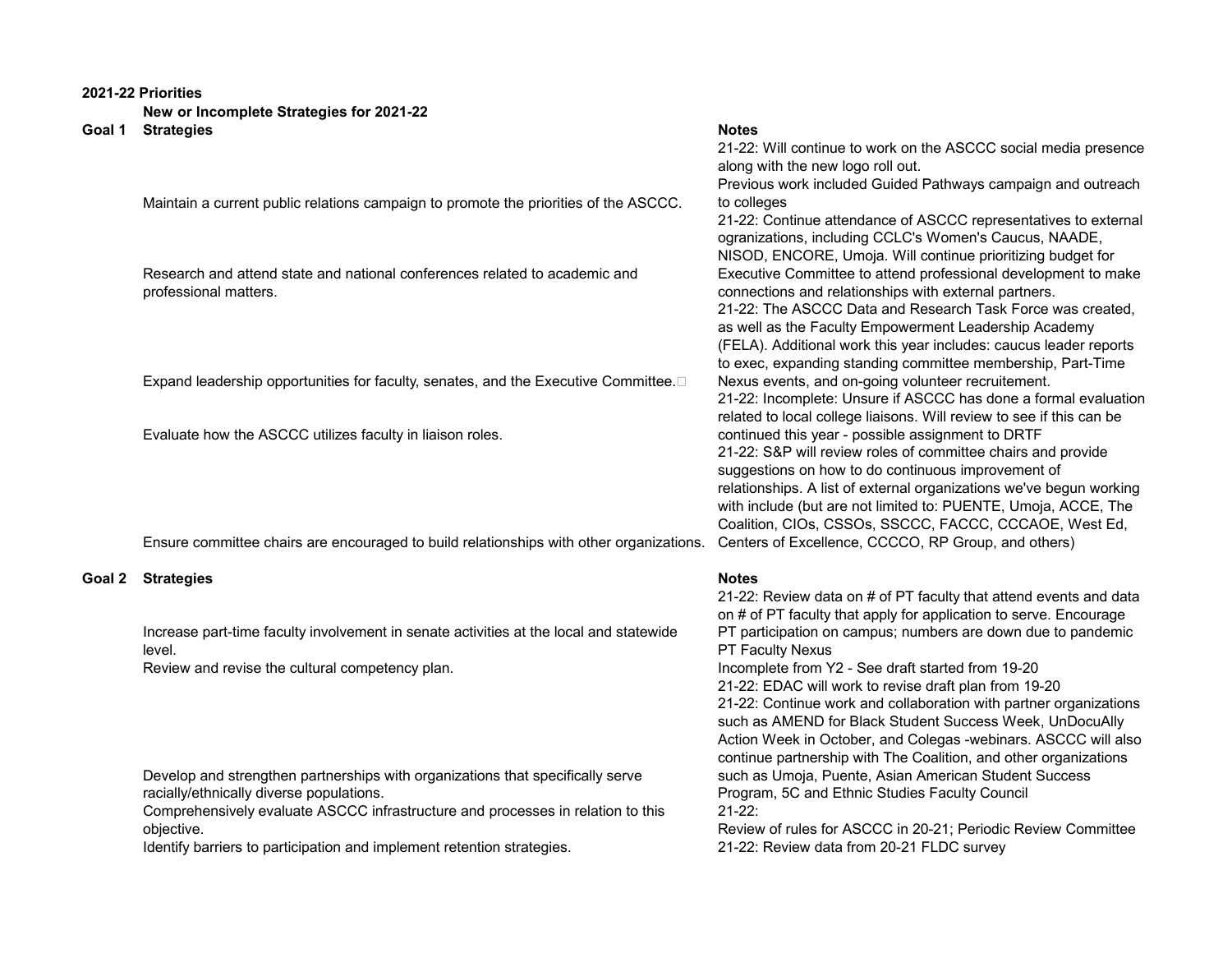| Goal 3 | <b>Strategies</b>                                                                                                                                                                                                                                                                                                            | <b>Notes</b><br>21-22: FLDC created one to use as starting point to create and                                                                                                                                                                                                                                                                                                       |
|--------|------------------------------------------------------------------------------------------------------------------------------------------------------------------------------------------------------------------------------------------------------------------------------------------------------------------------------|--------------------------------------------------------------------------------------------------------------------------------------------------------------------------------------------------------------------------------------------------------------------------------------------------------------------------------------------------------------------------------------|
|        | Implement a comprehensive ASCCC Professional Development Plan.<br>Ensure the professional development opportunities of committee members and the<br><b>Executive Committee.</b><br>Prioritize conference attendance to optimize professional development opportunities for<br>committee chairs related to their assignments. | measure<br>21-22: Continue encouraging attendance of EC to professional<br>development opportunities<br>21-22: Continue encouraging attendance of EC to professional<br>development opportunities                                                                                                                                                                                    |
| Goal 4 | <b>Strategies</b>                                                                                                                                                                                                                                                                                                            | <b>Notes</b>                                                                                                                                                                                                                                                                                                                                                                         |
|        | Strengthen partnership with the Chancellor's Office Divisions.                                                                                                                                                                                                                                                               | 21-22: The ASCCC, beginning in 2020, has collaborated and will<br>continue collaboration with the Chancellor's Office on the DEI<br>Implementation Workgroup.<br>21-22: The ASCCC will review existing data on attendance of                                                                                                                                                         |
|        | Encourage participation of faculty at all colleges with the committees and activities of the<br>ASCCC.                                                                                                                                                                                                                       | different types of faculty (eg. Part-Time) and develop a plan to<br>target specific groups of faculty to encourage participation at the<br>statewide level.                                                                                                                                                                                                                          |
| Goal 5 | <b>Strategies</b><br>Suggested strategies from 2018-2023 strategic plan have been implemented.                                                                                                                                                                                                                               | <b>Notes</b>                                                                                                                                                                                                                                                                                                                                                                         |
| Goal 6 | <b>Strategies</b>                                                                                                                                                                                                                                                                                                            | <b>Notes</b><br>Work on this effort has been on-going since before 18-19.<br>Partnership with the CSUCO and ASCSU has lead to a slight<br>increase in CSU faculty participation, as well as resolutions from<br>the CSU supporting the appointment of additional faculty groups<br>(those that are not tenured).<br>21-22: C-ID will continue to collaborate with the CSU on ways to |
|        | Increase CCC, CSU, and UC faculty participation in C-ID processes.                                                                                                                                                                                                                                                           | incraese faculty participation.<br>Work on this effort has been on-going since before 18-19.<br>21-22: C-ID and the CCCTC have on-going meetings to continue                                                                                                                                                                                                                         |
|        | Improve processes and functionality of C-ID.                                                                                                                                                                                                                                                                                 | work and development of the C-ID website.<br>Work on this effort has been on-going since before 18-19. C-ID<br>and the CCCTC have on-going meetings to continue work and<br>development of the C-ID website.<br>21-22: C-ID will work with the CCCTC to implement new features<br>on the website designed to streamline the submission and review                                    |
|        | Optimize technological support for C-ID Infrastructure.                                                                                                                                                                                                                                                                      | process.<br>21-22: Efforts related to AB 928 may result in additional C-ID                                                                                                                                                                                                                                                                                                           |
|        | Evaluate the feasibility of identifying courses as meeting general education<br>requirements.                                                                                                                                                                                                                                | descriptors developed for general education courses that don't<br>already have descriptors.                                                                                                                                                                                                                                                                                          |
|        | Evaluate and implement competency based models of student achievement in C-ID<br>processes.                                                                                                                                                                                                                                  | 21-22: Work with CBE Consortia                                                                                                                                                                                                                                                                                                                                                       |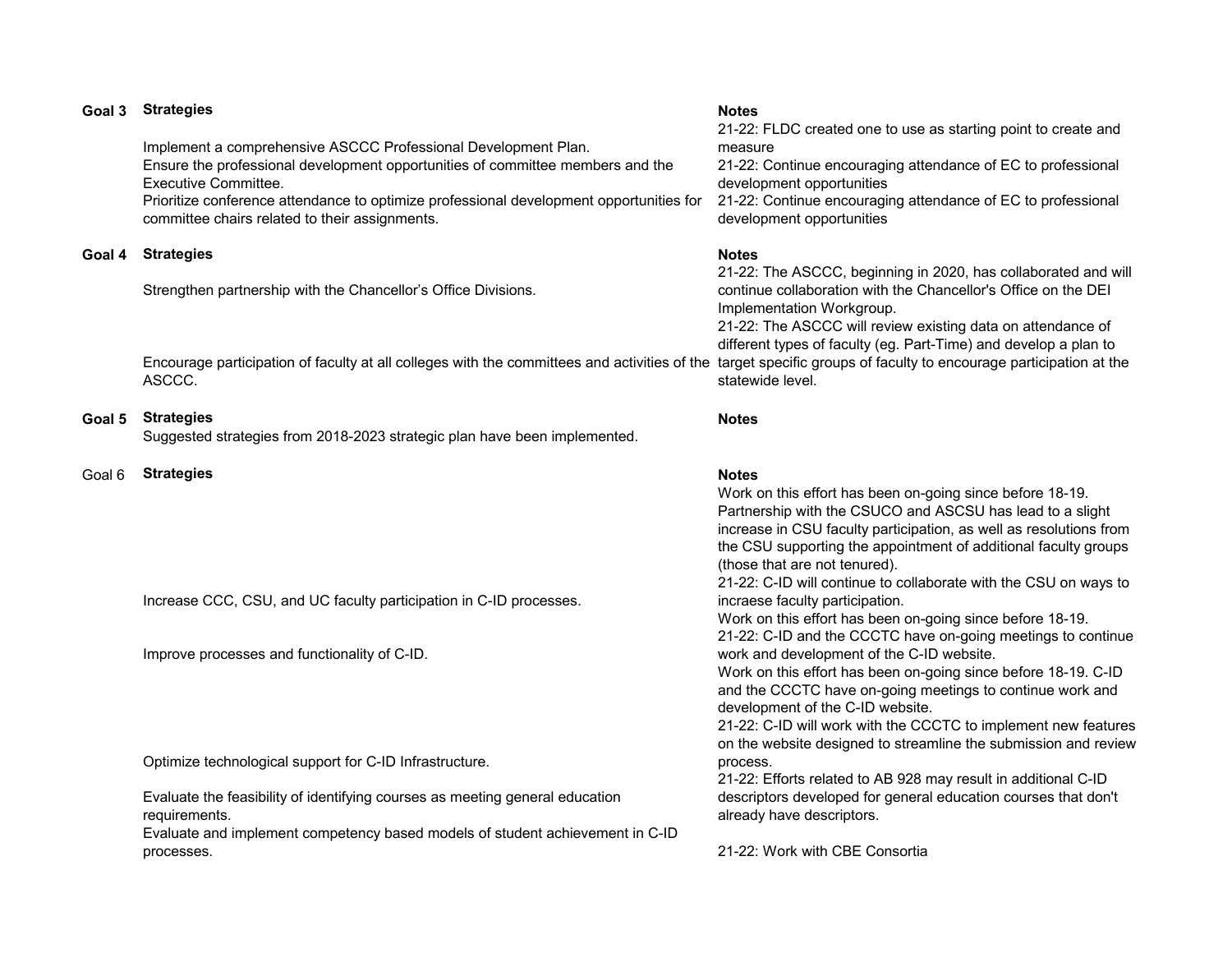### **GOAL 1: ASSERT THE FACULTY VOICE AND LEADERSHIP IN LOCAL, STATE, AND NATIONAL POLICY CONVERSATIONS.**

## **Objective 1.1: Develop and strengthen strategic relationships between the**

#### **Executive Committee and legislators, system partners, and organizations involved**

**in statewide and national education policy.**

| <b>Strategies</b>                                                                                                                                                                                      | Ongoing 18-19 |              | 19-20        | 20-21 |              | 21-22 22-23 Implemented Notes |                                                                                                                                                                                                                                                         |                                                      |
|--------------------------------------------------------------------------------------------------------------------------------------------------------------------------------------------------------|---------------|--------------|--------------|-------|--------------|-------------------------------|---------------------------------------------------------------------------------------------------------------------------------------------------------------------------------------------------------------------------------------------------------|------------------------------------------------------|
| Establish and maintain relationships between ASCCC Executive Committee members and<br>legislators and aides.<br>Annually develop a legislative agenda aligned with the goals of the ASCCC and actively | $\mathsf{x}$  | $\mathsf{X}$ |              |       |              | $\mathsf{x}$                  | 21-22: Continue Pres/VP meetings with Leg. Staff                                                                                                                                                                                                        |                                                      |
| pursue/sponsor bills of interest.                                                                                                                                                                      | $\mathsf{x}$  | $\mathsf{X}$ |              |       |              | $\mathsf{X}$                  | 21-22: Will need to identify legislative goals with LAC                                                                                                                                                                                                 |                                                      |
|                                                                                                                                                                                                        |               |              |              |       |              |                               | 21-22: Will continue to work on the ASCCC social<br>media presence along with the new logo roll out.<br>Previous work included Guided Pathways campaign                                                                                                 | $2^*$ = incomplete<br>and work is<br>carried over to |
| Maintain a current public relations campaign to promote the priorities of the ASCCC.                                                                                                                   | X             |              |              |       | $2^*$        |                               | and outreach to colleges                                                                                                                                                                                                                                | following year                                       |
|                                                                                                                                                                                                        |               |              |              |       |              |                               | 21-22: Continue attendance of ASCCC<br>representatives to external ogranizations, including<br><b>CCLC's Women's Caucus, NAADE, NISOD,</b><br><b>ENCORE, Umoja. Will continue prioritizing budget</b><br>for Executive Committee to attend professional |                                                      |
| Research and attend state and national conferences related to academic and professional                                                                                                                |               |              |              |       |              |                               | development to make connections and relationships                                                                                                                                                                                                       |                                                      |
| matters.                                                                                                                                                                                               | $\mathsf{x}$  | $\mathsf{x}$ |              |       | $\mathsf{x}$ |                               | with external partners.<br>21-22: Continue working with practitioner groups in<br><b>CCC: CoFO, ICAS, CCLC, CIO, RP, SSCCC,</b>                                                                                                                         |                                                      |
| Cultivate relationships and work with external organizations to discuss common interests                                                                                                               |               |              |              |       |              |                               | <b>FACCC, etc</b>                                                                                                                                                                                                                                       |                                                      |
| and how we may mutually advance the critical policies of CCCs.                                                                                                                                         | $\mathsf{x}$  |              | $\mathsf{X}$ |       |              | $\mathsf{x}$                  |                                                                                                                                                                                                                                                         |                                                      |

#### **Objective 1.2: Expand advocacy and leadership opportunities for faculty, senates, and the Executive Committee.**

| <b>Strategies</b>                                                                                                         | Ongoing 18-19 19-20 |              |   |       | 20-21 21-22 22-23 Implemented Notes |                                                                                                                                                                                                                                                                                                                                                                                                            |
|---------------------------------------------------------------------------------------------------------------------------|---------------------|--------------|---|-------|-------------------------------------|------------------------------------------------------------------------------------------------------------------------------------------------------------------------------------------------------------------------------------------------------------------------------------------------------------------------------------------------------------------------------------------------------------|
| Include Legislative Advocacy topics at appropriate ASCCC Events including Leadership<br>Institute for new Senate leaders. | $\mathsf{X}$        | $\mathsf{X}$ |   |       | $\mathsf{X}$                        | 21-22: Continue including Leg updates in<br>institutes/plenary sessions                                                                                                                                                                                                                                                                                                                                    |
|                                                                                                                           |                     |              |   |       |                                     | <u>Z I-ZZ. The ASCCC Data and Research Task Force</u><br>was created, as well as the Faculty Empowerment<br>Leadership Academy (FELA). Additional work this<br>year includes: caucus leader reports to exec,<br>expanding standing committee membership, Part-<br>Time Nexus events, and on-going volunteer                                                                                                |
| Expand leadership opportunities for faculty, senates, and the Executive Committee.                                        |                     |              |   | X     |                                     | recruitement.<br>21-22: Incomplete: Unsure if ASCCC has done a<br>$2^*$ = incomplete<br>formal evaluation related to local college liaisons. Will<br>and work is<br>review to see if this can be continued this year -<br>carried over to                                                                                                                                                                  |
| Evaluate how the ASCCC utilizes faculty in liaison roles.                                                                 |                     |              | X | $2^*$ |                                     | possible assignment to DRTF<br>following year<br>21-22: S&P will review roles of committee chairs and<br>provide suggestions on how to do continuous<br>improvement of relationships. A list of external<br>organizations we've begun working with include (but<br>are not limited to: PUENTE, Umoja, ACCE, The<br>Coalition, CIOs, CSSOs, SSCCC, FACCC,<br>CCCAOE, West Ed, Centers of Excellence, CCCCO, |
| Ensure committee chairs are encouraged to build relationships with other organizations.                                   |                     |              |   | X     |                                     | RP Group, and others)                                                                                                                                                                                                                                                                                                                                                                                      |
| Provide training, guidance, and opportunity to ensure committee continuity and<br>succession planning occurs.             | $\mathsf{x}$        |              |   |       | $\mathsf{X}$                        | Implemented EoY reporting for standing committees.<br><b>Built in time during Exec Orientation. Use of priority</b><br>spreadsheet                                                                                                                                                                                                                                                                         |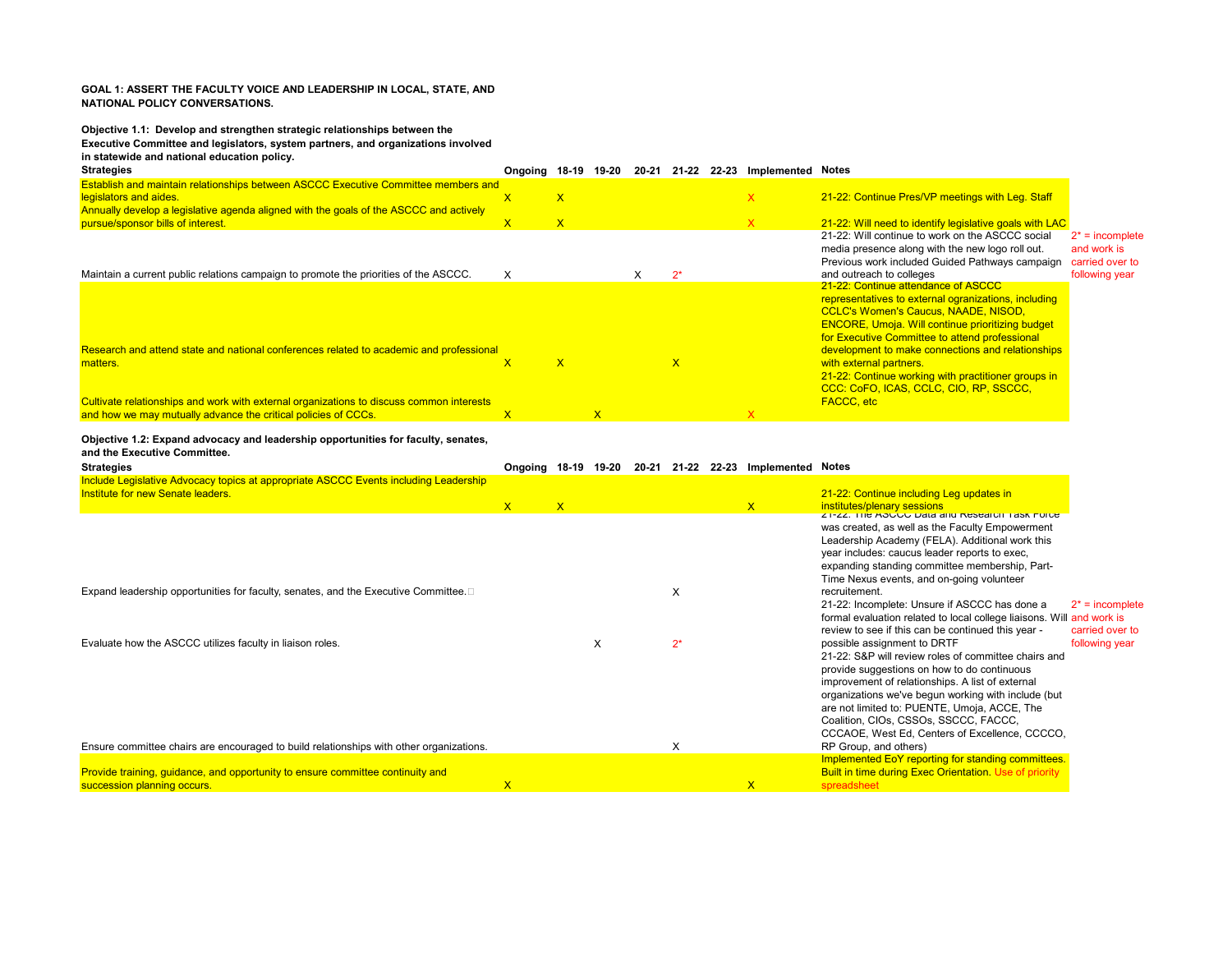#### **GOAL 2: ENGAGE AND EMPOWER DIVERSE\* GROUPS OF FACULTY AT ALL LEVELS OF STATE AND LOCAL LEADERSHIP. Objective 2.1: Increase leadership development opportunities to prepare diverse**

**faculty to participate in and lead local and statewide conversations.** 

| <b>Strategies</b>                                                                                                                                                                                                                                        | Ongoing 18-19      | 19-20 | 20-21 | 21-22 | 22-23 | <b>Implemented Notes</b>                |                                                                                                                                                                                                                                                                                                                                                                        |                                                         |
|----------------------------------------------------------------------------------------------------------------------------------------------------------------------------------------------------------------------------------------------------------|--------------------|-------|-------|-------|-------|-----------------------------------------|------------------------------------------------------------------------------------------------------------------------------------------------------------------------------------------------------------------------------------------------------------------------------------------------------------------------------------------------------------------------|---------------------------------------------------------|
| Lead professional development opportunities designed to promote recruitment of diverse<br>faculty for participation in local and statewide senate activities.<br>Design leadership development opportunities focused on specific populations of faculty. | X.<br>$\mathsf{x}$ |       |       |       |       | $\mathsf{X}$<br>$\overline{\mathsf{x}}$ | 19-20: The Model Hiring Principles and Procedures<br>is now available to the field to utilize for recruitment<br>of faculty locally.<br>18-19: Equity Summit with CO; again in 21-22;<br>21-22: Conitnue with committee appointment<br>process and evaluation of diversity of appointments<br>and candidates.<br><b>FELA Academy started in 20-21; Part Time Nexus</b> |                                                         |
| Increase part-time faculty involvement in senate activities at the local and statewide level. X                                                                                                                                                          |                    |       | x     | $2^*$ |       |                                         | $21 - 22$ :<br>Review data on # of PT faculty that attend events<br>Review data on # of PT faculty that apply for<br>application to serve<br>Encourage PT participation on campus; numbers are and work is<br>down due to pandemic<br>PT Faculty Nexus                                                                                                                 | $2^*$ = incomplete<br>carried over to<br>following year |
| Engage local senates to promote culture change to empower diverse faculty at the local<br>level.                                                                                                                                                         | $\overline{X}$     |       |       |       |       | $\mathsf{x}$                            | 19-20: The Model Hiring Principles and Procedures<br>is now available to the field to utilize for recruitment<br>of faculty locally.<br>2020 Summer Rostrum; Eval and tenure review for<br>culture change; recent event themes (plenary,<br>institutes, etc). local senate visits, info@ questions                                                                     |                                                         |

**Objective 2.2. Increase the diversity of faculty representation on committees of the ASCCC, including the Executive Committee, and other system consultation bodies to better reflect the diversity of California.**

## **Strategies Ongoing 18-19 19-20 20-21 21-22 22-23 Implemented Notes**

 $2^*$  = incomplete

| Review and revise the cultural competency plan.                                                                                                |              |              | X                       | $2^*$ |              | Incomplete from Y2 - See draft started from 19-20<br>21-22: EDAC will work to revise draft plan from 19-20 following year<br>21-22: Continue work and collaboration with partner<br>organizations such as AMEND for Black Student<br>Success Week, UnDocuAlly Action Week in October,<br>and Colegas -webinars. ASCCC will also continue<br>partnership with The Coalition, and other<br>organizations such as Umoja, Puente, Asian | and work is<br>carried over to<br>$2^*$ = incomplete<br>and work is |
|------------------------------------------------------------------------------------------------------------------------------------------------|--------------|--------------|-------------------------|-------|--------------|-------------------------------------------------------------------------------------------------------------------------------------------------------------------------------------------------------------------------------------------------------------------------------------------------------------------------------------------------------------------------------------------------------------------------------------|---------------------------------------------------------------------|
| Develop and strengthen partnerships with organizations that specifically serve                                                                 |              |              |                         |       |              | American Student Success Program, 5C and Ethnic                                                                                                                                                                                                                                                                                                                                                                                     | carried over to                                                     |
| racially/ethnically diverse populations.                                                                                                       | X            | X            |                         | $2^*$ |              | <b>Studies Faculty Council</b>                                                                                                                                                                                                                                                                                                                                                                                                      | following year                                                      |
| Identify disengaged faculty voices and develop recruitment and retention strategies.                                                           | $\mathsf{X}$ | $\mathsf{X}$ |                         |       | $\mathsf{X}$ | Conducted a survey to the field to identify needs of<br>faculty; developed FELA Academy as a response;<br>caucus revisions and invitation to provide regular<br>results, engagement of PT Faculty; accessibility of<br>events by hybridizing; Polling and voting; mentoring<br>handbook                                                                                                                                             |                                                                     |
| Comprehensively evaluate ASCCC infrastructure and processes in relation to this                                                                |              |              |                         |       |              | $21-22:$                                                                                                                                                                                                                                                                                                                                                                                                                            |                                                                     |
| objective.                                                                                                                                     |              |              |                         | X     |              | Review of rules for ASCCC in 20-21: PRC<br>Re-evaluated caucus structures and requirements in                                                                                                                                                                                                                                                                                                                                       |                                                                     |
|                                                                                                                                                |              |              |                         |       |              | 19-20; expanded access of caucuses at plenary<br>sessions<br>21-22: Caucus leaders are invited to attend and<br>provide reports to the Executive Committee monthly                                                                                                                                                                                                                                                                  |                                                                     |
| Evaluate the efficacy of the ASCCC caucus structure as a mechanism to encourage<br>involvement in ASCCC activities by diverse faculty members. | $\mathsf{x}$ |              | $\overline{\mathsf{x}}$ |       | $\mathsf{X}$ | meetings, as well as having time alloted for each<br>caucus during plenary sessions. Will initiate<br>discussion with caucus leaders to see how ASCCC<br>can support their efforts.                                                                                                                                                                                                                                                 |                                                                     |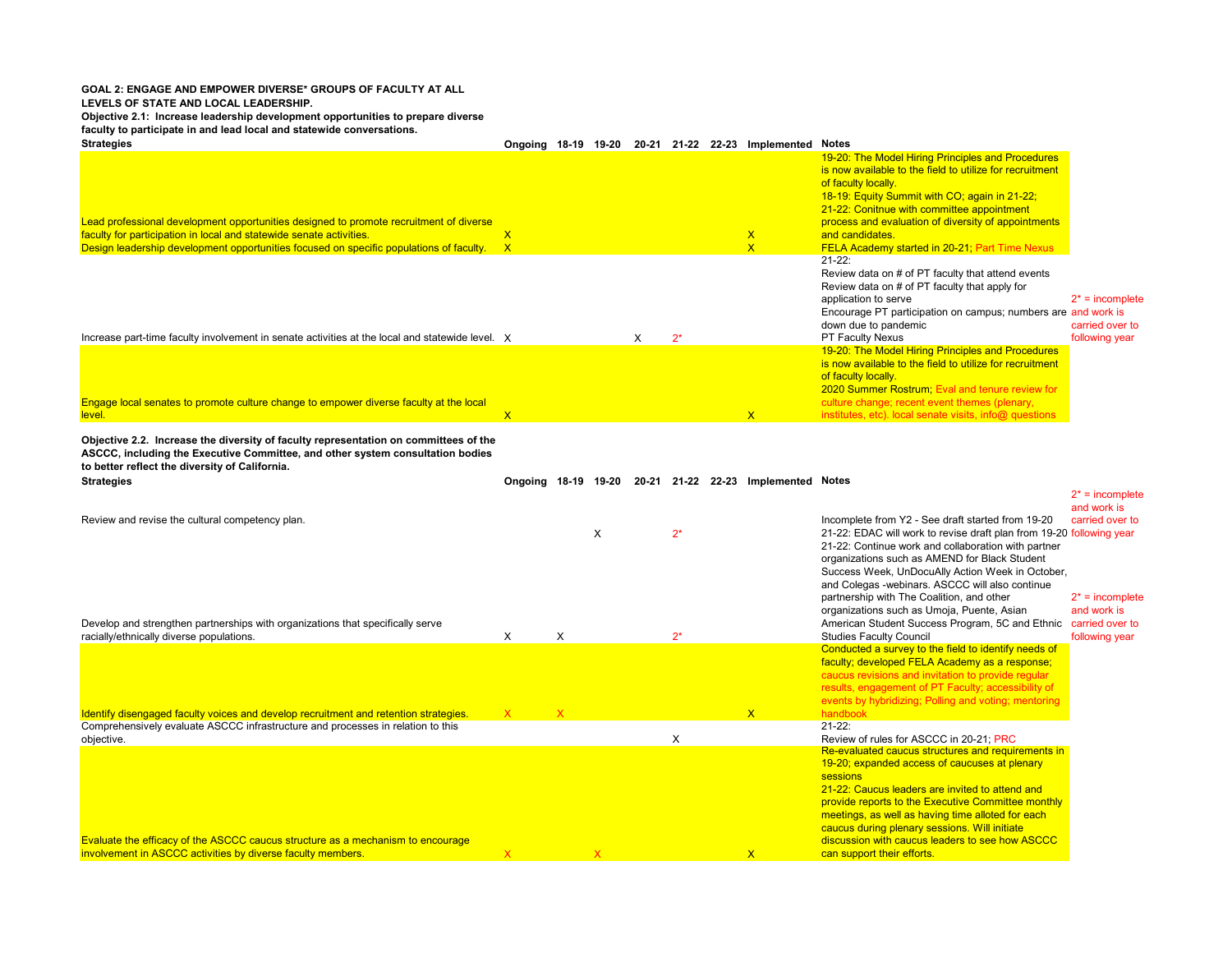|                                                                        |  |                                           | $2^*$ = incomplete |
|------------------------------------------------------------------------|--|-------------------------------------------|--------------------|
|                                                                        |  |                                           | and work is        |
|                                                                        |  |                                           | carried over to    |
| Identify barriers to participation and implement retention strategies. |  | 21-22: Review data from 20-21 FLDC survey | following year     |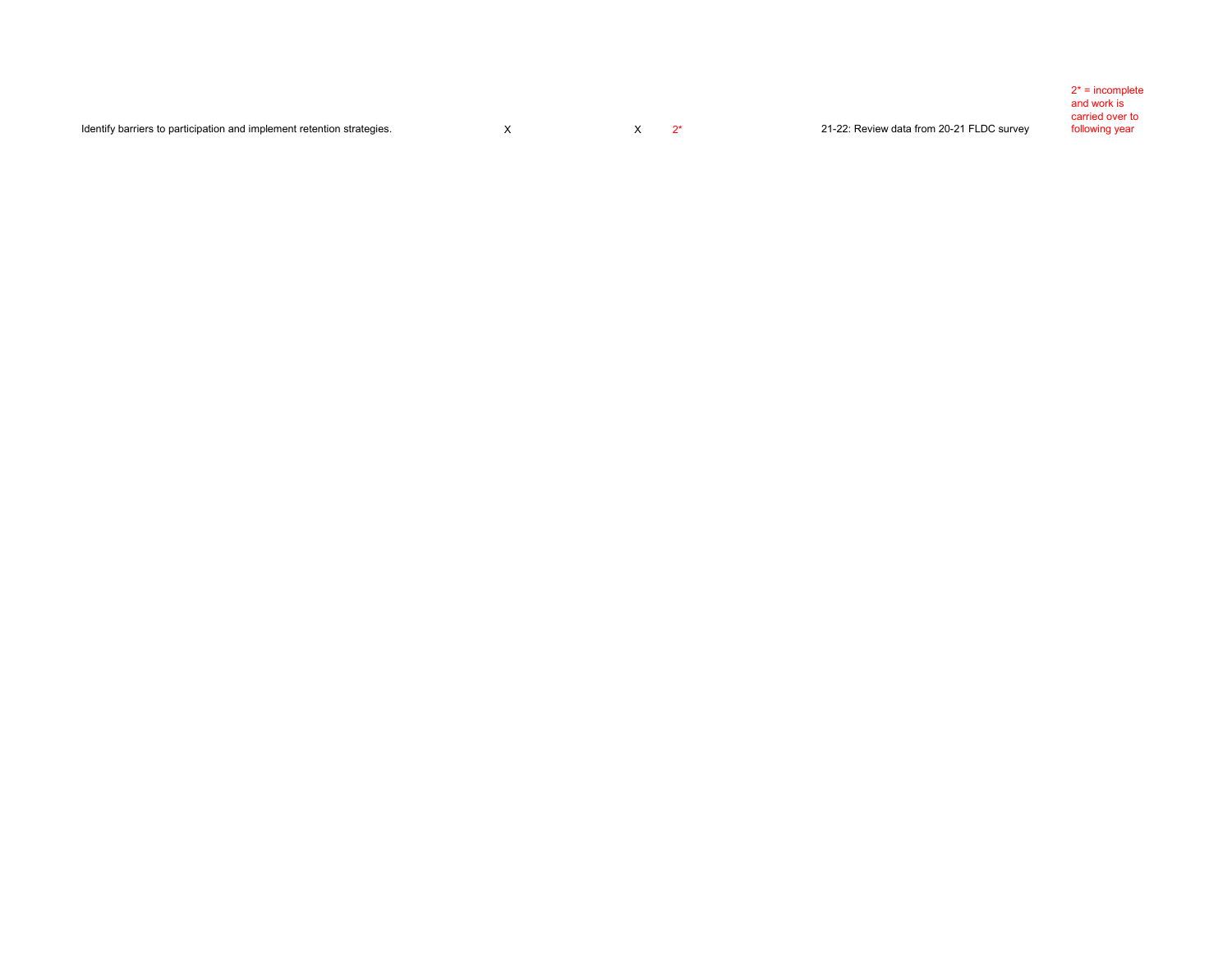## **GOAL 3: ASSERT ASCCC LEADERSHIP IN ALL FACULTY PROFESSIONAL DEVELOPMENT FOR THE CALIFORNIA COMMUNITY COLLEGE SYSTEM REGARDING ACADEMIC AND PROFESSIONAL MATTERS.**

**Objective 3.1. Ensure that all statewide faculty professional development regarding academic and professional matters in California Community Colleges occurs in collaboration with the ASCCC.**

| <b>Strategies</b>                                                                           | Onaoina | 18-19 | 19-20 | $20 - 21$ | 21-22 22-23 | <b>Implemented Notes</b> |                                 |
|---------------------------------------------------------------------------------------------|---------|-------|-------|-----------|-------------|--------------------------|---------------------------------|
|                                                                                             |         |       |       |           |             |                          | ACCE participation, CCCAOE, RP  |
|                                                                                             |         |       |       |           |             |                          | Group, FACCC, CVC-OEI,          |
|                                                                                             |         |       |       |           |             |                          | <b>SSCCC</b>                    |
| Increase outreach to organizations and individuals regarding ASCCC professional             |         |       |       |           |             |                          | Need more collaboration: Online |
| development activities by developing partnerships and collaborations.                       |         | x     |       |           |             | x                        | <b>Teaching Conference,</b>     |
| Advocate for the faculty role and primacy in system initiatives that involve academic and   |         |       |       |           |             |                          |                                 |
| <b>professional matters.</b>                                                                |         | x     |       |           |             | x                        |                                 |
| When grant opportunities for system initiatives are released that pertain to academic and   |         |       |       |           |             |                          |                                 |
| professional matters, immediately contact the field to urge inclusion of the ASCCC in grant |         |       |       |           |             |                          | 21-22: Guided Pathways, RFA     |
| applications.                                                                               |         | x     |       |           |             | x                        | from CO and senate sign off     |
| Remind the Chancellor's Office of the importance of the ASCCC's primacy in faculty          |         |       |       |           |             |                          |                                 |
| professional development and the benefits of broad collaboration.                           |         | x     |       |           |             | X                        |                                 |
| Develop relationships and collaborate with other professional development organizations     |         |       |       |           |             |                          |                                 |
| on events.                                                                                  |         |       |       |           |             | $\mathsf{x}$             |                                 |

## **Objective 3.2. Evaluate and Revise the ASCCC professional development plan.**

| <b>Strategies</b>                                                                                                                         | Onaoina | 18-19 | 19-20 | 20-21 | 21-22 | 22-23 | Implemented  | <b>Notes</b><br>21-22: FLDC created one to use<br>as starting point to create and                                           |
|-------------------------------------------------------------------------------------------------------------------------------------------|---------|-------|-------|-------|-------|-------|--------------|-----------------------------------------------------------------------------------------------------------------------------|
| Implement a comprehensive ASCCC Professional Development Plan.                                                                            |         |       |       |       |       |       |              | measure                                                                                                                     |
| Ensure the professional development opportunities of committee members and the<br>Executive Committee.                                    |         |       |       |       | ⋏     |       |              | 21-22: Continue encouraging<br>attendance of EC to professional<br>development opportunities<br>21-22: Continue encouraging |
| Prioritize conference attendance to optimize professional development opportunities for<br>committee chairs related to their assignments. |         |       |       |       |       |       |              | attendance of EC to professional<br>development opportunities                                                               |
|                                                                                                                                           |         |       |       |       |       |       |              | This is complete – two budget line<br><b>items for professional</b><br>development for the Executive                        |
| Maintain a conference attendance budget for Executive Committee members and staff to                                                      |         |       |       |       |       |       |              | Committee and staff are included                                                                                            |
| attend conferences relevant to their ASCCC committee assignments.                                                                         |         |       |       |       |       |       | $\mathsf{x}$ | in the overall budget                                                                                                       |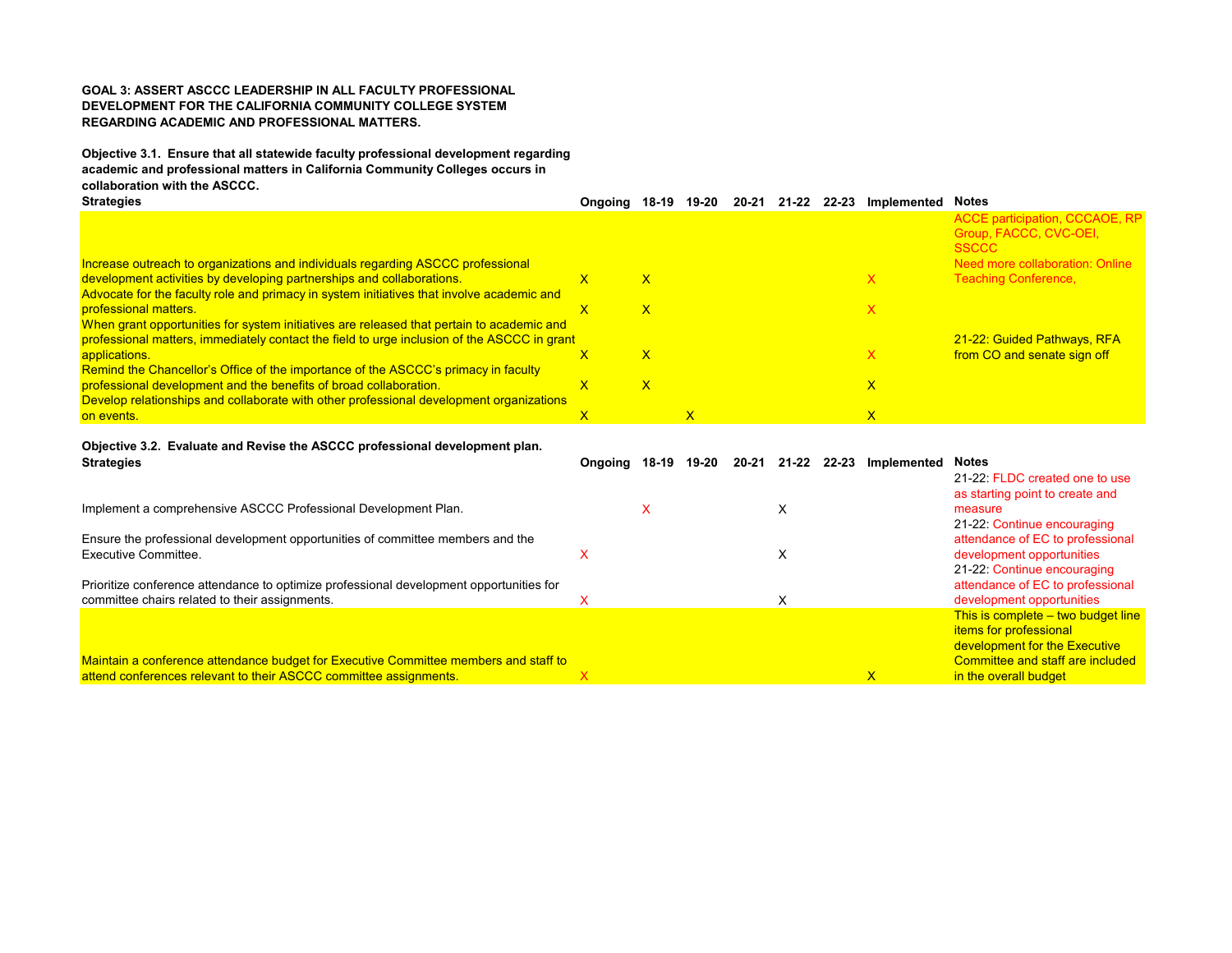## **GOAL 4: ENHANCE ENGAGEMENT, COMMUNICATION, AND PARTNERSHIPS WITH LOCAL SENATES, SYSTEM PARTNERS, AND OTHER CONSTITUENT GROUPS.**

**Objective 4.1. Increase the participation of official ASCCC representatives at events and meetings conducted by system partners and other constituent groups Strategies Ongoing 18-19 19-20 20-21 21-22 22-23 Implemented Notes** Strengthen partnership with the Chancellor's Office Divisions.  $X$   $X$   $2^*$ 21-22: The ASCCC, beginning in 2020, has collaboratedand will continue collaboration with the Chancellor's Office on the DEI Implementation Workgroup. Expand the ASCCC presence at constituent groups meetings and conferences to create more faculty presence and advance ASCCC goals and resolutions.  $\mathsf X$  x  $\mathsf X$  x  $\mathsf X$  x  $\mathsf X$ The ASCCC has been asked to partner and present on many partner organizations meetings, including but not limited to SSCCC, RP Group, CCCCIO, CCCAOE, FACCC, and A2MEND, as well as Chancellor's Office system webinars. The ASCCC will continue to participate at events when feasible to strengthen partnerships

#### **Objective 4.2. Improve methods of communicating with faculty, local senates and system partners.**

| -                                                                                        |               |       |       |       |                         |                                                     |
|------------------------------------------------------------------------------------------|---------------|-------|-------|-------|-------------------------|-----------------------------------------------------|
| <b>Strategies</b>                                                                        | Ongoing 18-19 | 19-20 | 20-21 | 21-22 | 22-23 Implemented Notes |                                                     |
|                                                                                          |               |       |       |       |                         | The final communications plan is available on the   |
| Implement and evaluate a communication plan.                                             |               |       |       |       |                         | senate website here: https://asccc.org/asccc-       |
|                                                                                          |               |       |       |       |                         | strategic-plan                                      |
|                                                                                          |               |       |       |       |                         | The current ASCCC website has two calendar of       |
|                                                                                          |               |       |       |       |                         | events that track programs and events for the       |
|                                                                                          |               |       |       |       |                         | ASCCC and a calendar that tracks internal events of |
|                                                                                          |               |       |       |       |                         | the Executive Committee. The new website will have  |
|                                                                                          |               |       |       |       |                         | the ability to combine the websites to create the   |
| Create and implement a master calendar of events.                                        |               |       |       |       |                         | master calendar.                                    |
|                                                                                          |               |       |       |       |                         | Re-evaluated caucus structures in 19-20; reviewed   |
| Evaluate the role of liaisons, caucuses, and other groups to facilitate gathering input. |               |       |       |       |                         | liaison positions and added or adjusted as needed   |

## **Objective 4.3. Improve engagement of ASCCC with all colleges.**

| <b>Strategies</b>                                                                            | Ongoing 18-19 19-20 |  | 20-21 | 21-22 | 22-23 Implemented Notes |                                                       |
|----------------------------------------------------------------------------------------------|---------------------|--|-------|-------|-------------------------|-------------------------------------------------------|
| Maintain short- and long-range plan for local senate visits by ASCCC.                        |                     |  |       |       |                         | Local Senates Visit tracking, Bi-annual local senate  |
|                                                                                              |                     |  |       |       |                         | visits communications to the field                    |
| Arrange college visits at times and days when local faculty may be present to engage with    |                     |  |       |       |                         | This criteria is reviewed when planning Exec          |
| the Executive Committee.                                                                     |                     |  |       |       |                         | Meetings on campus                                    |
|                                                                                              |                     |  |       |       |                         | Z 1-ZZ. The ASUUU WIILTEVIEW EXISITIQ Gata OIT        |
|                                                                                              |                     |  |       |       |                         | attendance of different types of faculty (eq. Part-   |
|                                                                                              |                     |  |       |       |                         | Time) and develop a plan to target specific groups of |
| Encourage participation of faculty at all colleges with the committees and activities of the |                     |  |       |       |                         | faculty to encourage participation at the statewide   |
| ASCCC.                                                                                       |                     |  |       |       |                         | level.                                                |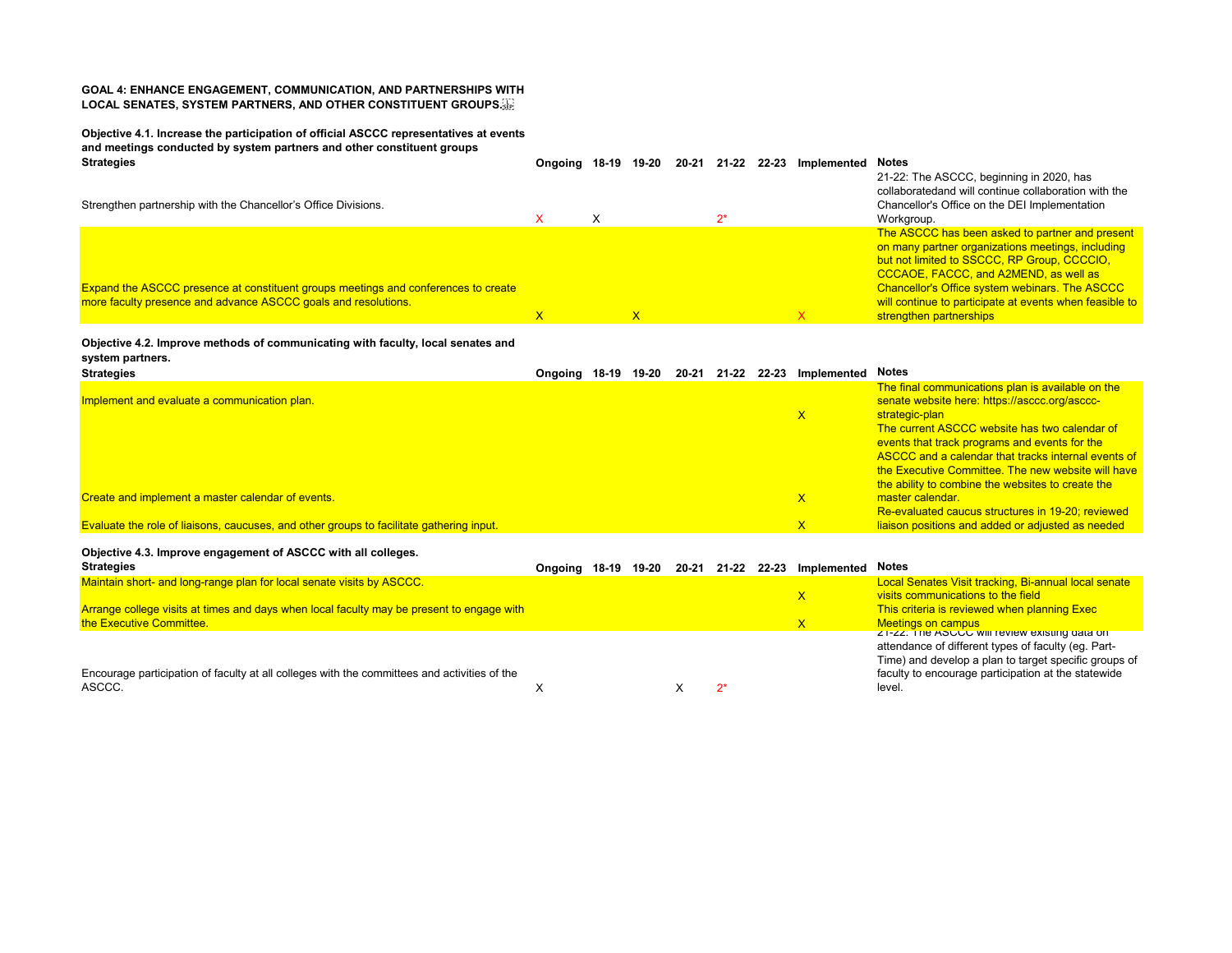### **GOAL 5: SECURE RESOURCES TO SUSTAIN AND SUPPORT THE MISSION AND THE WORK OF THE ASCCC.**

| Objective 5.1. Evaluate resources and implement appropriate strategies to secure          |               |       |       |           |             |                          |                                                                      |
|-------------------------------------------------------------------------------------------|---------------|-------|-------|-----------|-------------|--------------------------|----------------------------------------------------------------------|
| funding needed to maintain the work and mission of the ASCCC.                             |               |       |       |           |             | $\overline{\mathsf{x}}$  | Completed 18-19                                                      |
| <b>Strategies</b>                                                                         | Ongoing 18-19 |       | 19-20 | $20 - 21$ | 21-22 22-23 | <b>Implemented Notes</b> |                                                                      |
| Objective 5.2 Realize a minimum increase of \$250,000 in Governor's base funding.         |               |       |       |           |             |                          |                                                                      |
| <b>Strategies</b>                                                                         | Ongoing       | 18-19 | 19-20 | 20-21     | 21-22 22-23 | <b>Implemented Notes</b> |                                                                      |
| Create a work plan to justify the increase.                                               |               |       |       |           |             |                          | Completed 18-19<br>The ASCCC base-grant was raised from \$750,000 to |
| <b>Enter into conversations with the Chancellor's Office about ways to increase ASCCC</b> |               |       |       |           |             | X                        | \$1 Million in 18-19                                                 |
| funding.<br>Leverage relationships established between Executive Committee members and    |               |       |       |           |             | $\overline{\mathsf{x}}$  | Completed 18-19                                                      |
| legislators/system partners to secure increased funding for the ASCCC.                    |               |       |       |           |             |                          |                                                                      |
|                                                                                           |               |       |       |           |             |                          | Completed 18-19                                                      |